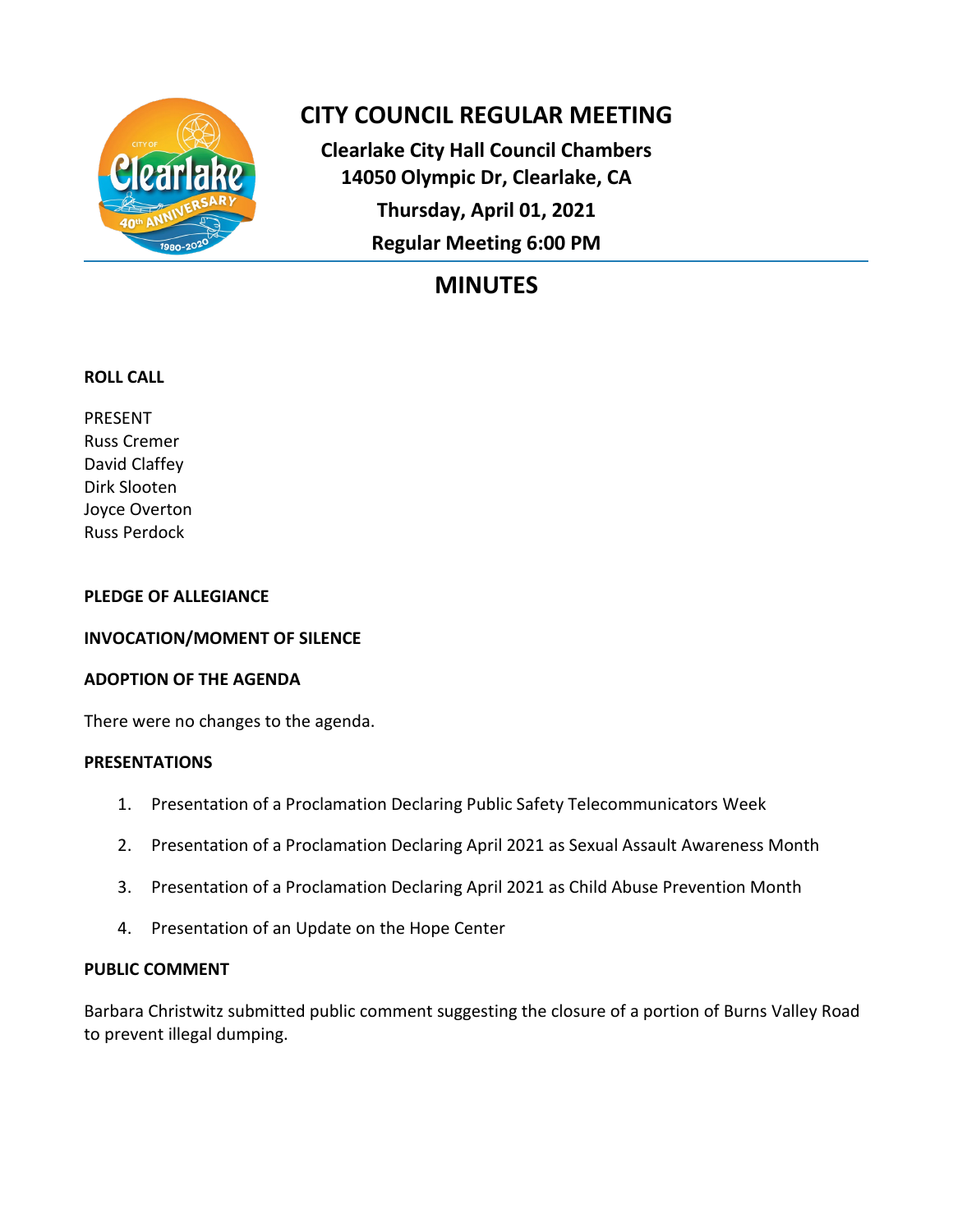### **CONSENT AGENDA**

Motion made by Cremer, Seconded by Perdock. Voting Yea: Cremer, Claffey, Slooten, Overton, Perdock

- 5. Adoption of the 12th Amendment to the FY 2020-21 Budget (Resolution 2020-27) Appropriating Funding for Design Services for 2021 Measure V Projects and the Austin Park Bus Stop Renovation & Promenade Improvement Project; Resolution No. 2021-19 Recommended Action: Adopt resolution.
- 6. Award of Contract for the Engineering Consultant Services. Recommended Action: Authorize City Manager to enter into a contract with California Engineering Company for Engineering Consultant Services.
- 7. Consideration of Acceptance of the Property Located at 16332 27th Avenue Recommended Action: Accept the property located at 16332 27th Avenue and authorize the City Manager to sign the Certificate of Acceptance.
- 8. Consideration of Adoption of Resolution Reducing the Fee for Property Owner Requested Vehicle Abatement; Resolution No. 2021-20 Recommended Action: Adopt resolution
- 9. Warrants Recommended Action: Receive and file
- 10. Continuation of Declaration of Local Emergency Issued on October 9, 2017 and Ratified by Council Action October 12, 2017 Recommended Action: By motion keep declaration of emergency active and set next review in 30 days
- 11. Continuation of Declaration of Local Emergency Issued on March 14, 2020 and Ratified by Council Action on March 19, 2020 Recommended Action: By motion keep declaration of emergency active and set next review in sixty days
- 12. Annual Housing Element Progress Report Recommended Action: Adopt Resolution 2021-21 authorizing the City of Clearlake's Annual Progress Report (APR) submittal to Department of Housing and Community Development (HCD and the Governor's Office of Planning and Research Application (OPR)

#### **BUSINESS**

13. Consideration of Award of Bid for the Austin Park Bus Stop Renovation & Promenade Improvement Project Recommended Action: Authorize City Manager to enter into a contract with Granite Construction for construction of the Austin Park Bus Stop Renovation & Promenade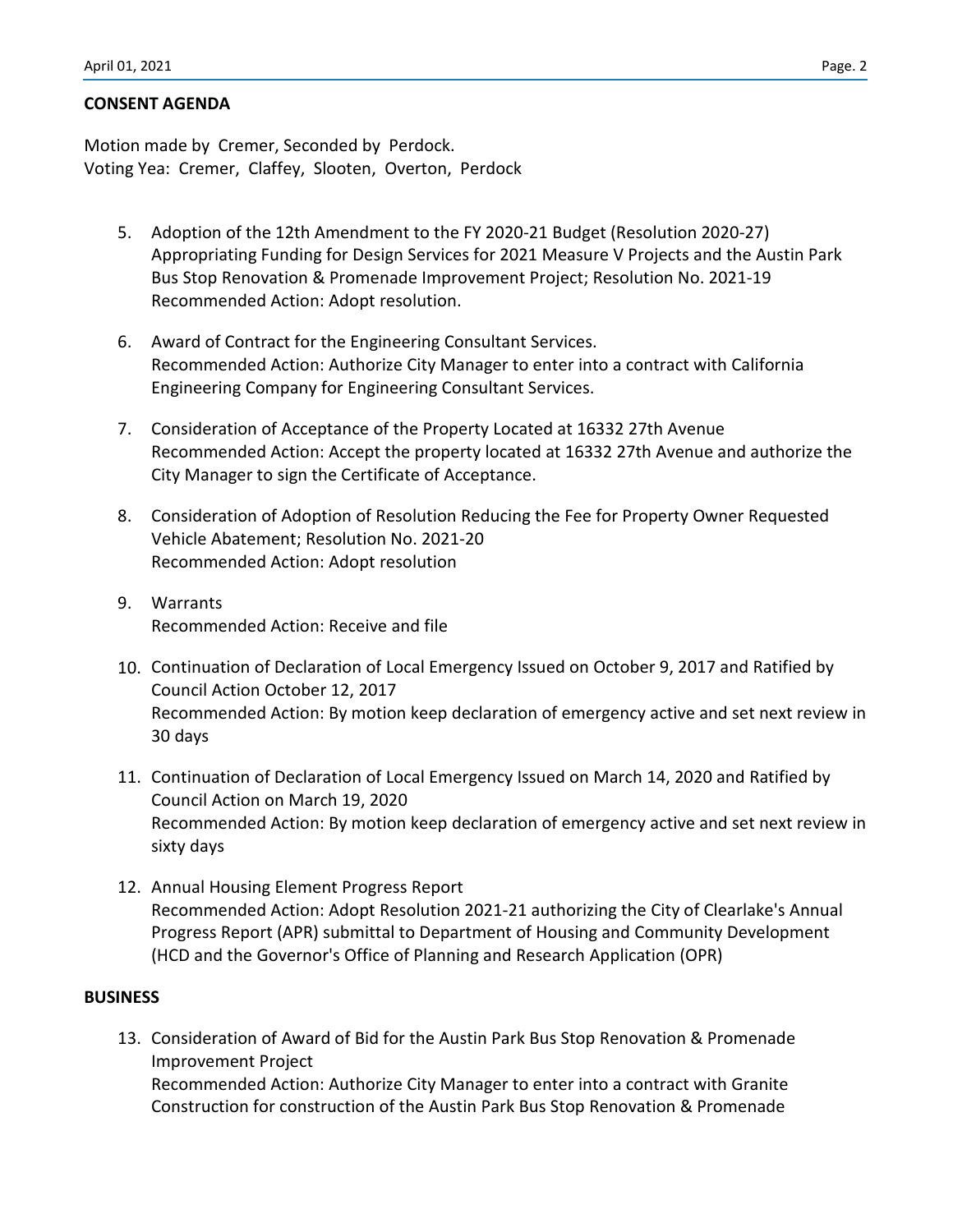Improvement Project in the amount of \$552,662 and authorize the City Manager to approve up to the budgeted amount for additional unforeseen contract amendments.

Public Works Director Goodman gave the staff report.

Motion made by Cremer, Seconded by Perdock. Voting Yea: Cremer, Claffey, Slooten, Overton, Perdock

14. Consideration of Resolution No.2021-18, A Resolution of the City Council of the City of Clearlake Approving Responsibilities and Guidelines for Members of the Measure V Citizen Oversight Committee

Recommended action: Adopt resolution

Public Works Director Goodman gave the staff report.

Motion made by Cremer, Seconded by Perdock. Voting Yea: Cremer, Claffey, Slooten, Overton, Perdock

#### **CITY MANAGER AND COUNCILMEMBER REPORTS**

### **FUTURE AGENDA ITEMS**

#### **CLOSED SESSION**

- (15) Conference with Labor Negotiators: Agency Designated Representatives: City Manager Alan Flora and Administrative Services Director/City Clerk Melissa Swanson; Employee Organization: Clearlake Municipal Employees Association, Clearlake Police Officers Association, Clearlake Middle Management Association
- (16) Conference with Real Property Negotiations (Section 54956.8): Property: 14141 Lakeshore Drive, Clearlake CA; Agency Negotiation: City Manager Alan Flora; Under Negotiation: Price and terms of payment

#### **ANNOUNCEMENT OF ACTION FROM CLOSED SESSION**

Councilmember Claffey recused himself from the discussion on property negotiations because his residence is within 300 feet of the property.

City Attorney Jones announced that it was moved by Councilmember Overton and seconded by Councilmember Cremer to authorize the City Manager to negotiate sale of the property located at 14141 Lakeshore Drive, Clearlake and to sign the necessary documents.

Voting Yea: Cremer, Slooten, Overton, Perdock Voting Abstaining: Claffey